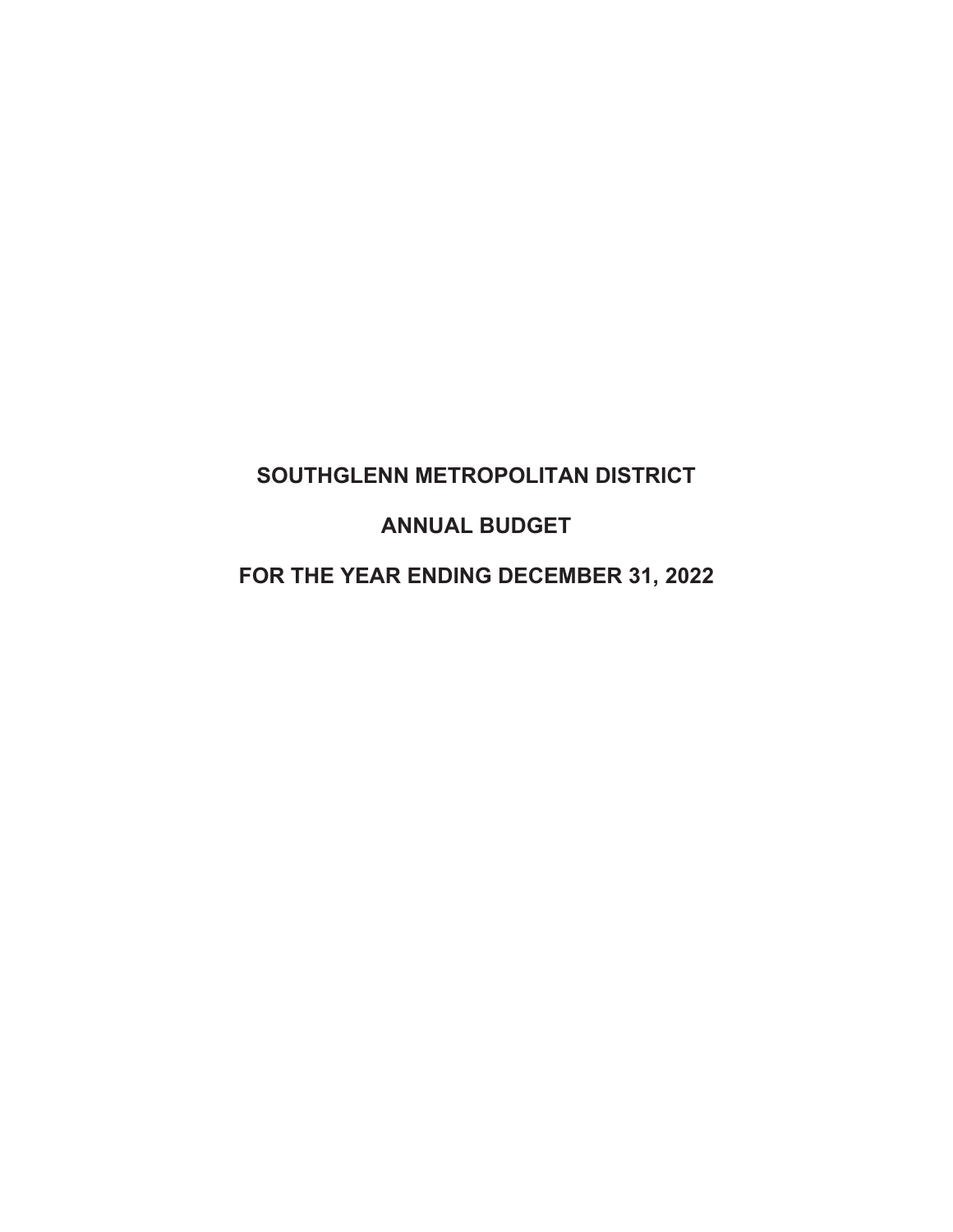#### **SOUTHGLENN METROPOLITAN DISTRICT SUMMARY 2022 BUDGET WITH 2020 ACTUAL AND 2021 ESTIMATED For the Years Ended and Ending December 31,**

1/30/2022

|                                                           | <b>ACTUAL</b>      |                          | <b>ESTIMATED</b>  |                 | <b>BUDGET</b>     |
|-----------------------------------------------------------|--------------------|--------------------------|-------------------|-----------------|-------------------|
|                                                           | 2020               |                          | 2021              |                 | 2022              |
|                                                           |                    |                          |                   |                 |                   |
| <b>BEGINNING FUND BALANCES</b>                            | \$<br>4,639,455    | \$                       | 3,947,668         | \$              | 3,859,380         |
| <b>REVENUES</b>                                           |                    |                          |                   |                 |                   |
| Property taxes                                            | 939,993            |                          | 877,158           |                 | 1,082,916         |
| Property taxes - CURA, net                                | 5,111,188          |                          | 4,641,811         |                 | 5,233,360         |
| <b>CURA</b> sales/use taxes                               | 299,041            |                          | 373,805           |                 | 299,000           |
| Specific ownership tax                                    | 208,623            |                          | 192,000           |                 | 193,308           |
| Net investment income                                     | 19,730             |                          | (27, 869)         |                 | 386               |
| Developer advance - maintenance                           | 353,146            |                          | 621,000           |                 | 621,000           |
| <b>Total revenues</b>                                     | 6,931,721          |                          | 6,677,905         |                 | 7,429,970         |
|                                                           |                    |                          |                   |                 |                   |
| <b>TRANSFERS IN</b>                                       | 305,924            |                          | 700,000           |                 |                   |
|                                                           |                    |                          |                   |                 |                   |
| Total funds available                                     | 11,877,100         |                          | 11,325,573        |                 | 11,289,350        |
| <b>EXPENDITURES</b>                                       |                    |                          |                   |                 |                   |
| <b>General Fund</b>                                       | 1,772,869          |                          | 831,539           |                 | 1,340,000         |
| Debt Service Fund                                         | 5,850,639          |                          | 5,934,654         |                 | 6,080,000         |
| Total expenditures                                        | 7,623,508          |                          | 6,766,193         |                 | 7,420,000         |
|                                                           |                    |                          |                   |                 |                   |
| <b>TRANSFERS OUT</b>                                      | 305,924            |                          | 700,000           |                 |                   |
|                                                           |                    |                          |                   |                 |                   |
| Total expenditures and transfers out                      |                    |                          |                   |                 |                   |
| requiring appropriation                                   | 7,929,432          |                          | 7,466,193         |                 | 7,420,000         |
| <b>ENDING FUND BALANCES</b>                               | 3,947,668          | \$                       | 3,859,380         | \$              | 3,869,350         |
|                                                           |                    |                          |                   |                 |                   |
| <b>EMERGENCY RESERVE</b>                                  | \$<br>47,400       | \$                       | 24,000            | \$              | 21,900            |
| <b>GENERAL RESERVE</b><br><b>AVAILABLE FOR OPERATIONS</b> | 341,204<br>168,976 |                          | 400,000<br>21,169 |                 | 400,000<br>34,011 |
| DEBT SERVICE RESERVE FUND 2016                            | 3,408,000          |                          | 3,408,000         |                 | 3,408,000         |
| RATE STABILIZATION FUND 2016                              |                    |                          | 35                |                 | 35                |
| DESIGNATED FOR DEBT SERVICE                               | (17, 912)          |                          | 6,176             |                 | 5,404             |
| <b>TOTAL RESERVE</b>                                      | \$<br>3,947,668    | $\overline{\mathcal{E}}$ | 3,859,380         | $\overline{\$}$ | 3,869,350         |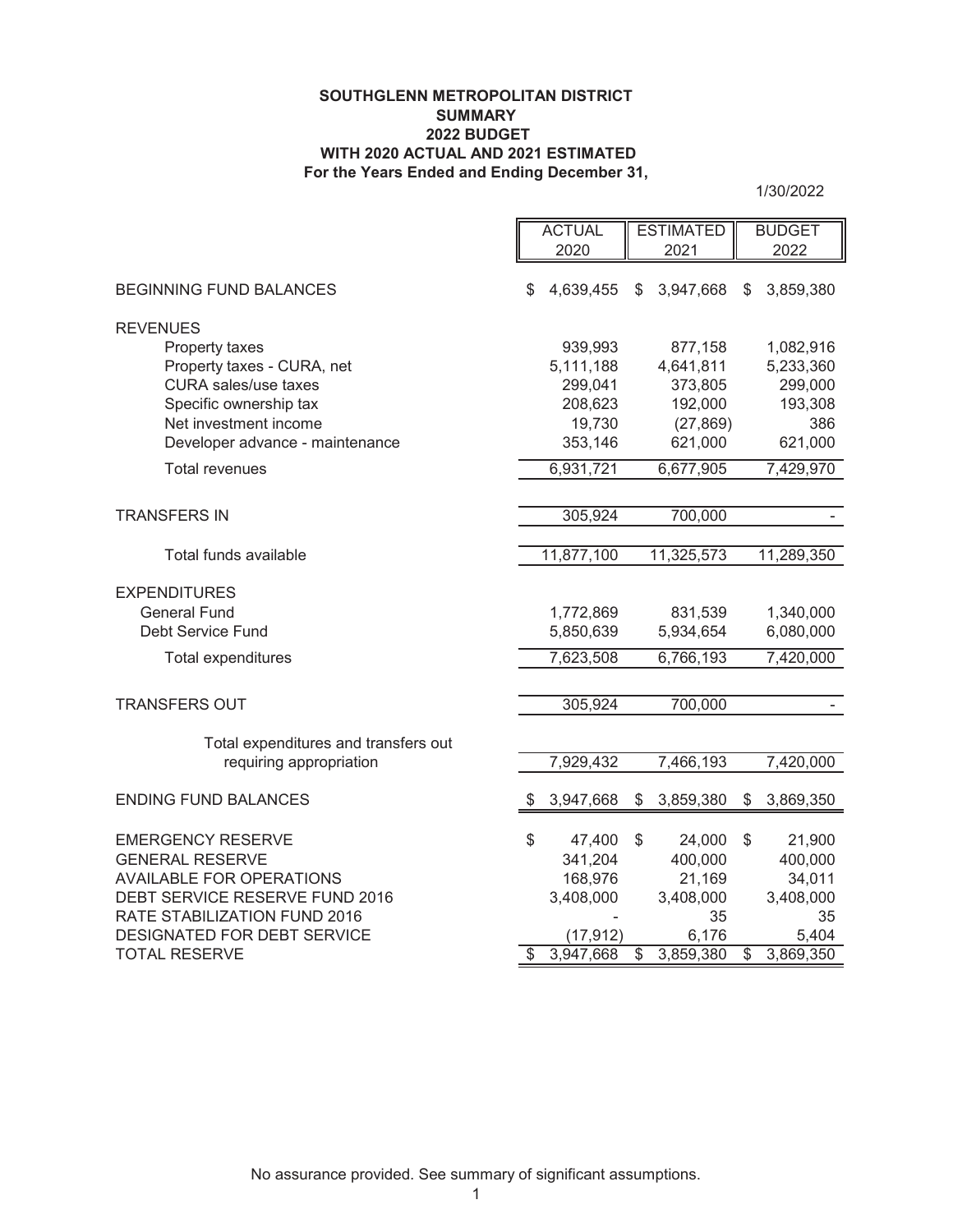#### **SOUTHGLENN METROPOLITAN DISTRICT PROPERTY TAX SUMMARY INFORMATION 2022 BUDGET WITH 2020 ACTUAL AND 2021 ESTIMATED For the Years Ended and Ending December 31,**

Б

1/30/2022

|                                 | <b>ACTUAL</b>   | <b>ESTIMATED</b> | <b>BUDGET</b>   |
|---------------------------------|-----------------|------------------|-----------------|
|                                 | 2020            | 2021             | 2022            |
|                                 |                 |                  |                 |
|                                 |                 |                  |                 |
| ASSESSED VALUATION - ARAPAHOE   |                 |                  |                 |
| Residential                     | \$<br>3,755,180 | \$<br>3,755,180  | \$<br>4,592,875 |
| Commercial                      | 45,108,217      | 42,827,499       | 41,290,059      |
| Vacant land                     | 580             | 580              | 580             |
| State assessed                  | 201,960         | 141,100          | 142,210         |
|                                 | 49,065,937      | 46,724,359       | 46,025,724      |
| Adjustments                     | (31, 572, 368)  | (29, 450, 138)   | (27, 977, 119)  |
| <b>Certified Assessed Value</b> | \$17,493,569    | \$17,274,221     | \$18,048,605    |
|                                 |                 |                  |                 |
|                                 |                 |                  |                 |
| <b>MILL LEVY</b>                |                 |                  |                 |
| General                         | 35.800          | 18.600           | 16.000          |
| <b>Debt Service</b>             | 24.200          | 41.400           | 44.000          |
| Total mill levy                 | 60.000          | 60.000           | 60.000          |
|                                 |                 |                  |                 |
|                                 |                 |                  |                 |
| <b>PROPERTY TAXES</b>           |                 |                  |                 |
| General                         | \$<br>626,270   | \$<br>321,300    | \$<br>288,778   |
| <b>Debt Service</b>             | 423,344         | 715,153          | 794,138         |
|                                 |                 |                  |                 |
| Levied property taxes           | 1,049,614       | 1,036,453        | 1,082,916       |
| Adjustments to actual/rounding  | (24, 723)       |                  |                 |
| Refunds and abatements          | (84, 898)       | (159, 294)       |                 |
| <b>Budgeted property taxes</b>  | \$<br>939,993   | \$<br>877,159    | \$<br>1,082,916 |
|                                 |                 |                  |                 |
| <b>BUDGETED PROPERTY TAXES</b>  |                 |                  |                 |
| <b>General</b>                  | \$<br>560,894   | \$<br>271,919    | \$<br>288,778   |
| <b>Debt Service</b>             | 379,099         | 605,239          | 794,138         |
|                                 | \$<br>939,992   | \$<br>877,159    | \$<br>1,082,916 |
|                                 |                 |                  |                 |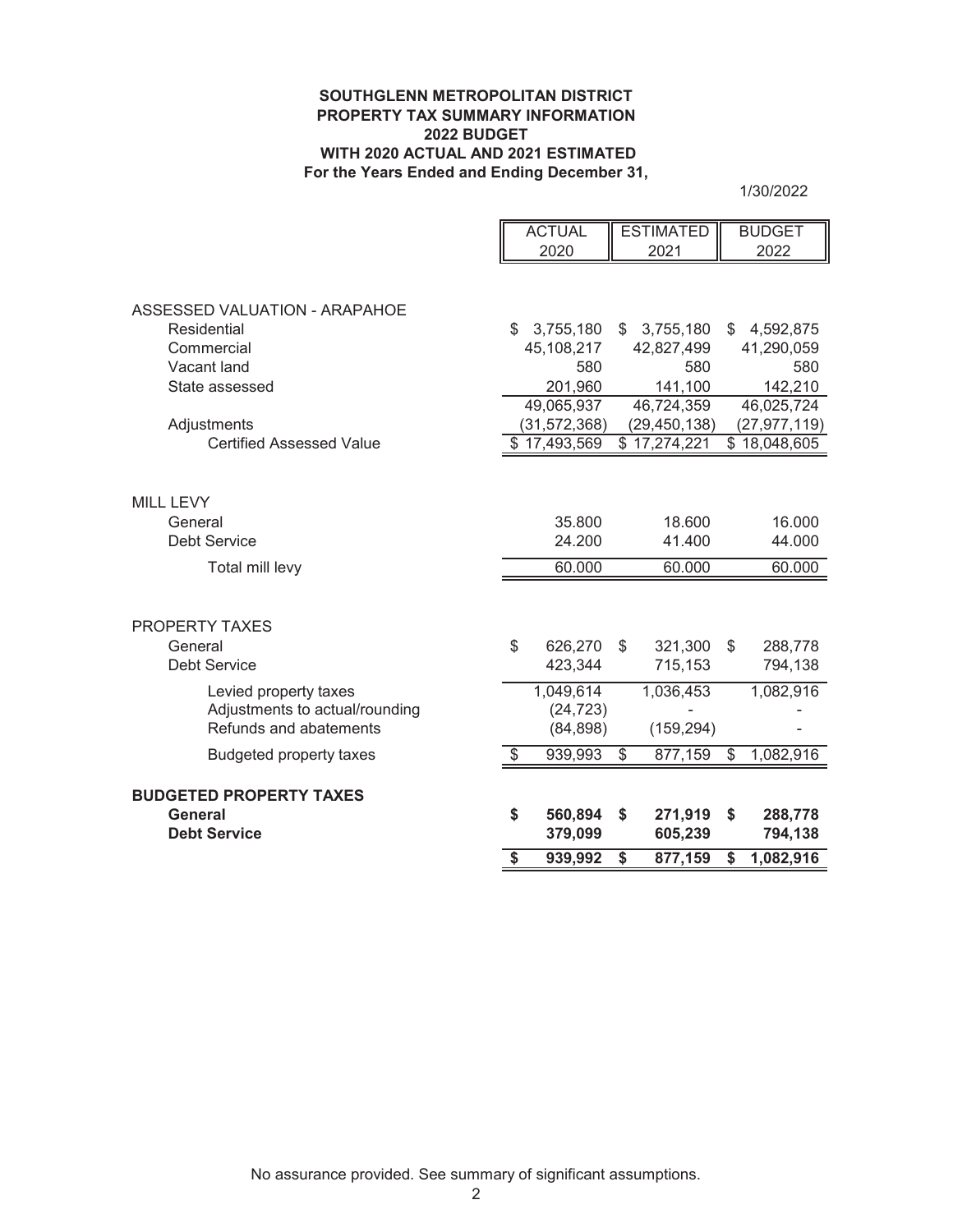#### **SOUTHGLENN METROPOLITAN DISTRICT PROPERTY TAX SUMMARY INFORMATION 2022 BUDGET WITH 2020 ACTUAL AND 2021 ESTIMATED For the Years Ended and Ending December 31,**

| 1/30/2022 |  |
|-----------|--|
|-----------|--|

|                                                                          |                          | <b>ACTUAL</b>  |                 | <b>ESTIMATED</b> |    | <b>BUDGET</b>  |
|--------------------------------------------------------------------------|--------------------------|----------------|-----------------|------------------|----|----------------|
|                                                                          |                          | 2020           |                 | 2021             |    | 2022           |
|                                                                          |                          |                |                 |                  |    |                |
| ASSESSED VALUATION - ARAPAHOE<br><b>Total Assessed Valuation of CURA</b> |                          | \$59,417,004   |                 | \$57,509,294     |    | \$55,808,772   |
| <b>Adjusted Base Value</b>                                               |                          | (21, 184, 054) |                 | (21, 261, 464)   |    | (21, 884, 946) |
|                                                                          |                          |                |                 |                  |    |                |
| <b>Total Net Increment Assessed Value</b>                                |                          | \$38,232,950   |                 | \$36,247,830     |    | \$33,923,826   |
| In District (Increment)                                                  |                          | 31,572,368     |                 | 29,450,138       |    | 27,977,119     |
| Not in District Increment (1)                                            |                          | 6,660,582      |                 | 6,797,692        |    | 5,946,707      |
| <b>Total Increment Assessed Value</b>                                    |                          | \$38,232,950   |                 | \$36,247,830     |    | \$33,923,826   |
|                                                                          |                          |                |                 |                  |    |                |
|                                                                          |                          |                |                 |                  |    |                |
| MILL LEVY                                                                |                          |                |                 |                  |    |                |
| District General (Increment)                                             |                          | 35.800         |                 | 18.600           |    | 16.000         |
| District Debt Service (Increment)                                        |                          | 24.200         |                 | 41.400           |    | 44.000         |
| <b>CURA Debt Service</b>                                                 |                          | 98.862         |                 | 101.364          |    | 107.135        |
| Total mill levy                                                          |                          | 158.862        |                 | 161.364          |    | 167.135        |
|                                                                          |                          |                |                 |                  |    |                |
|                                                                          |                          |                |                 |                  |    |                |
| PROPERTY TAXES IN DISTRICT INCREMENT                                     |                          |                |                 |                  |    |                |
| <b>District General (Increment)</b>                                      | \$                       | 1,130,291      | \$              | 547,773          | \$ | 447,634        |
| District Debt Service (Increment)                                        |                          | 764,051        |                 | 1,219,236        |    | 1,230,993      |
| <b>CURA Debt Service</b>                                                 |                          | 3,121,307      |                 | 2,985,184        |    | 2,997,329      |
| Adjustments                                                              |                          | (477, 828)     |                 | (733, 260)       |    |                |
| Levied property taxes                                                    | \$                       | 4,537,821      | \$              | 4,018,933        | \$ | 4,675,956      |
| PROPERTY TAXES NOT IN DISTRICT INCREMENT                                 |                          |                |                 |                  |    |                |
| <b>CURA Debt Service</b>                                                 | \$                       | 658,478        | \$              | 689,041          | \$ | 637,100        |
| Levied property taxes                                                    | $\overline{\mathcal{S}}$ | 658,478        | $\overline{\$}$ | 689,041          | \$ | 637,100        |
|                                                                          |                          |                |                 |                  |    |                |
|                                                                          |                          |                |                 |                  |    |                |
| REMITTANCE FROM CURA LESS FEES AT 1.5% PLUS INTEREST                     |                          |                |                 |                  |    |                |
| <b>GENERAL FUND</b>                                                      | \$                       | 1,113,337      | \$              | 539,556          | \$ | 440,919        |
| <b>DEBT SERVICE FUND</b>                                                 |                          | 4,475,679      |                 | 4,820,059        |    | 4,792,441      |
| Adjustments to actual/rounding                                           |                          | (477, 828)     |                 | (733, 260)       |    |                |
| Total                                                                    | \$                       | 5,111,188      | \$              | 4,626,356        | S  | 5,233,360      |
|                                                                          |                          |                |                 |                  |    |                |

(1) Properties not included in the District boundries but included in the Urban renewal Area include Macy's, Sears, bank, and small office building.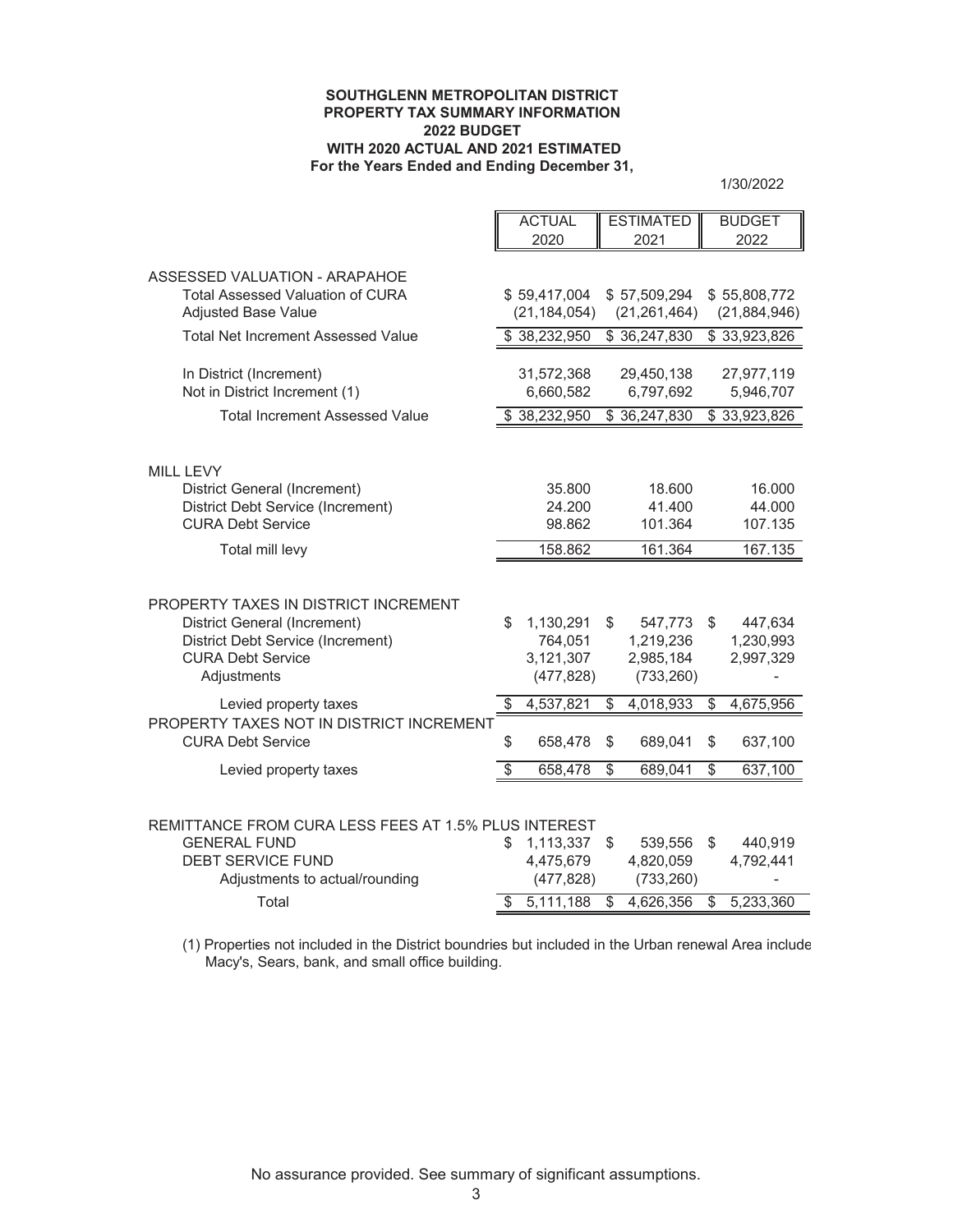#### **For the Years Ended and Ending December 31, SOUTHGLENN METROPOLITAN DISTRICT GENERAL FUND 2022 BUDGET WITH 2020 ACTUAL AND 2021 ESTIMATED**

1/30/2022

|                                        | <b>ACTUAL</b> |           |    | <b>ESTIMATED</b>  |    | <b>BUDGET</b>     |
|----------------------------------------|---------------|-----------|----|-------------------|----|-------------------|
|                                        |               | 2020      |    | 2021              |    | 2022              |
|                                        |               |           |    |                   |    |                   |
| <b>BEGINNING FUND BALANCE</b>          | \$            | 704,180   | \$ | 557,580           | \$ | 445,169           |
|                                        |               |           |    |                   |    |                   |
| <b>REVENUES</b>                        |               |           |    |                   |    |                   |
| Property taxes                         |               | 560,894   |    | 271,919           |    | 288,778           |
| Property taxes - CURA, net             |               | 1,018,153 |    | 535,049           |    | 440,919           |
| Net investment income                  |               |           |    | (8, 840)          |    | 45                |
| Developer advance - maintenance        |               | 353,146   |    | 621,000           |    | 621,000           |
| <b>Total revenues</b>                  |               | 1,932,193 |    | 1,419,128         |    | 1,350,742         |
| Total funds available                  |               | 2,636,373 |    | 1,976,708         |    | 1,795,911         |
|                                        |               |           |    |                   |    |                   |
| <b>EXPENDITURES</b>                    |               |           |    |                   |    |                   |
| General and administrative             |               |           |    |                   |    |                   |
| Accounting                             |               | 40,237    |    | 30,000            |    | 50,000            |
| Audit                                  |               | 6,700     |    | 6,700             |    | 7,000             |
| Contingency                            |               |           |    |                   |    | 1,668             |
| County Treasurer's fee                 |               | 8,311     |    | 4,079             |    | 4,332             |
| District management                    |               | 11,895    |    | 10,000            |    | 25,000            |
| Dues and membership                    |               | 1,238     |    | 1,215             |    | 2,000             |
| Election expense                       |               | 2,286     |    |                   |    | 2,000             |
| Insurance and bonds                    |               | 32,282    |    | 32,545            |    | 38,500            |
| Legal services                         |               | 11,316    |    | 20,000            |    | 32,000            |
| Miscellaneous                          |               | 221       |    | 500               |    | 1,000             |
| Repay developer advance                |               | 1,300,000 |    | 100,000           |    | 550,000           |
| Stormwater fees                        |               | 5,237     |    | 5,500             |    | 5,500             |
| Operations and maintenance             |               |           |    |                   |    |                   |
| Management fee (3.5%)                  |               | 11,942    |    | 21,000            |    | 21,000            |
| Reimbursement per management agreement |               | 341,204   |    | 600,000           |    | 600,000           |
| Total expenditures                     |               | 1,772,869 |    | 831,539           |    | 1,340,000         |
| <b>TRANSFERS OUT</b>                   |               |           |    |                   |    |                   |
| Transfers to other fund                |               | 305,924   |    | 700,000           |    |                   |
|                                        |               |           |    |                   |    |                   |
| Total expenditures and transfers out   |               |           |    |                   |    |                   |
| requiring appropriation                |               | 2,078,793 |    | 1,531,539         |    | 1,340,000         |
| <b>ENDING FUND BALANCE</b>             | \$            | 557,580   | \$ | 445,169           | \$ | 455,911           |
| <b>EMERGENCY RESERVE</b>               | \$            | 47,400    | \$ |                   | \$ |                   |
| <b>GENERAL RESERVE</b>                 |               | 341,204   |    | 24,000<br>400,000 |    | 21,900<br>400,000 |
| <b>AVAILABLE FOR OPERATIONS</b>        |               | 168,976   |    | 21,169            |    | 34,011            |
| <b>TOTAL RESERVE</b>                   | $\$\$         | 557,580   | \$ | 445,169           | \$ | 455,911           |

No assurance provided. See summary of significant assumptions.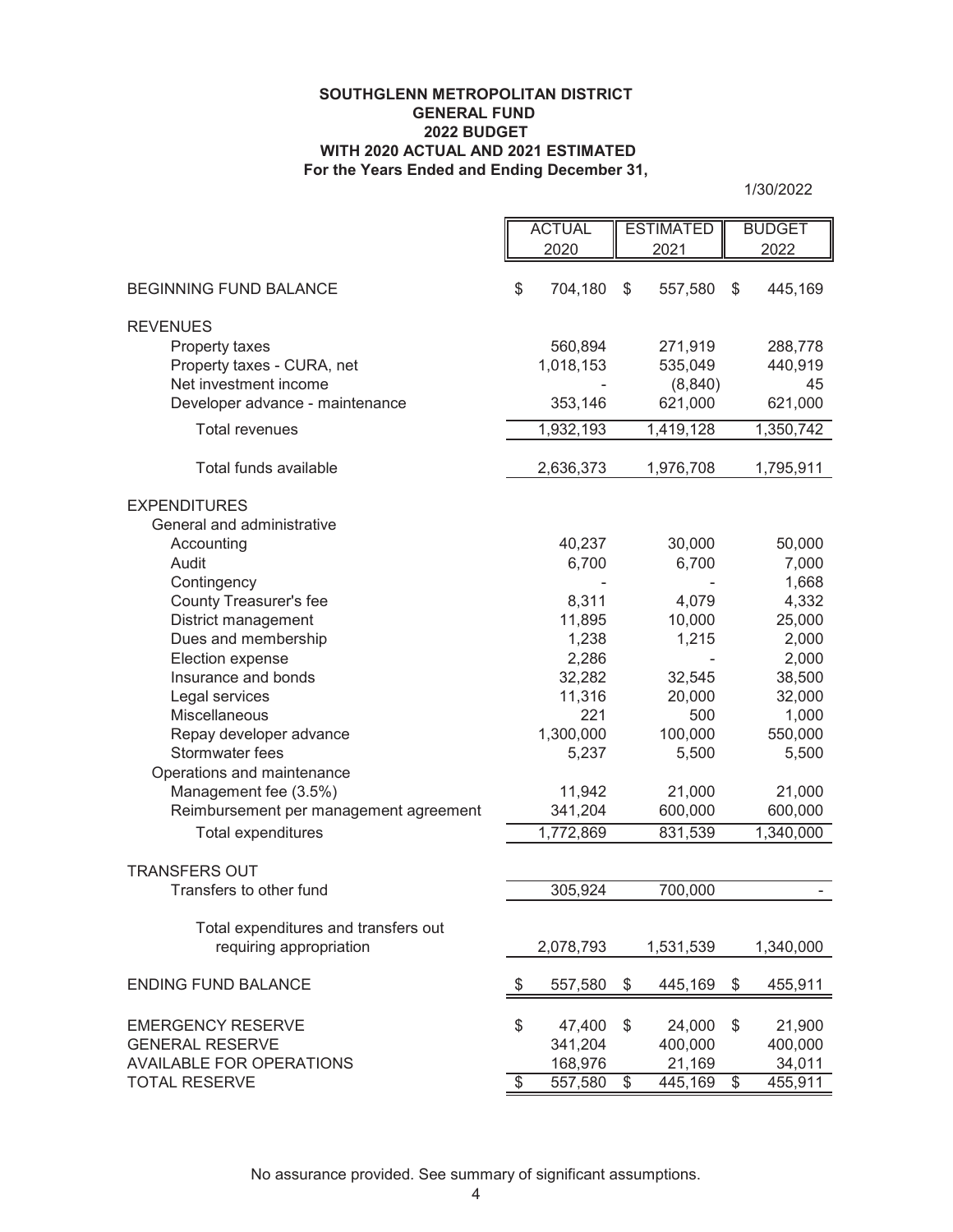#### **SOUTHGLENN METROPOLITAN DISTRICT DEBT SERVICE FUND 2022 BUDGET WITH 2020 ACTUAL AND 2021 ESTIMATED For the Years Ended and Ending December 31,**

1/30/2022

|                                              | <b>ACTUAL</b> |           | <b>ESTIMATED</b> |           |                 | <b>BUDGET</b>   |
|----------------------------------------------|---------------|-----------|------------------|-----------|-----------------|-----------------|
|                                              | 2020          |           |                  | 2021      |                 | 2022            |
| <b>BEGINNING FUND BALANCE</b>                | \$            | 3,935,275 | \$               | 3,390,088 | \$              | 3,414,211       |
| <b>REVENUES</b>                              |               |           |                  |           |                 |                 |
| Property taxes                               |               | 379,099   |                  | 605,239   |                 | 794,138         |
| Specific ownership tax                       |               | 208,623   |                  | 192,000   |                 | 193,308         |
| Property taxes - CURA, net                   |               | 4,093,035 |                  | 4,106,762 |                 | 4,792,441       |
| <b>CURA</b> sales/use taxes                  |               | 299,041   |                  | 373,805   |                 | 299,000         |
| Net investment income                        |               | 19,730    |                  | (19,029)  |                 | 341             |
| <b>Total revenues</b>                        |               | 4,999,528 |                  | 5,258,777 |                 | 6,079,228       |
| <b>TRANSFERS IN</b>                          |               |           |                  |           |                 |                 |
| Transfers from other funds                   |               | 305,924   |                  | 700,000   |                 |                 |
| Total funds available                        |               | 9,240,727 |                  | 9,348,865 |                 | 9,493,439       |
| <b>EXPENDITURES</b>                          |               |           |                  |           |                 |                 |
| <b>Debt Service</b>                          |               |           |                  |           |                 |                 |
| Bond principal - Series 2016                 |               | 2,750,000 |                  | 2,880,000 |                 | 3,105,000       |
| Bond interest - Series 2016                  |               | 3,073,575 |                  | 2,991,075 |                 | 2,904,675       |
| Contingency<br><b>County Treasurer's fee</b> |               | 5,618     |                  | 9,079     |                 | 2,413<br>11,912 |
| <b>CURA</b> fees                             |               | 17,946    |                  | 50,000    |                 | 50,000          |
| Paying agent fees                            |               | 3,500     |                  | 3,500     |                 | 3,500           |
| <b>Miscellaneous</b>                         |               |           |                  | 1,000     |                 | 2,500           |
| Total expenditures                           |               | 5,850,639 |                  | 5,934,654 |                 | 6,080,000       |
|                                              |               |           |                  |           |                 |                 |
| Total expenditures and transfers out         |               |           |                  |           |                 |                 |
| requiring appropriation                      |               | 5,850,639 |                  | 5,934,654 |                 | 6,080,000       |
| <b>ENDING FUND BALANCE</b>                   |               | 3,390,088 | \$               | 3,414,211 | \$              | 3,413,439       |
| DEBT SERVICE RESERVE FUND 2016               | \$            | 3,408,000 | \$               | 3,408,000 | \$              | 3,408,000       |
| DESIGNATED FOR DEBT SERVICE                  |               | (17, 912) |                  | 6,176     |                 | 5,404           |
| RATE STABILIZATION FUND 2016                 |               |           |                  | 35        |                 | 35              |
| <b>TOTAL RESERVE</b>                         | \$            | 3,390,088 | $\overline{\$}$  | 3,414,211 | $\overline{\$}$ | 3,413,439       |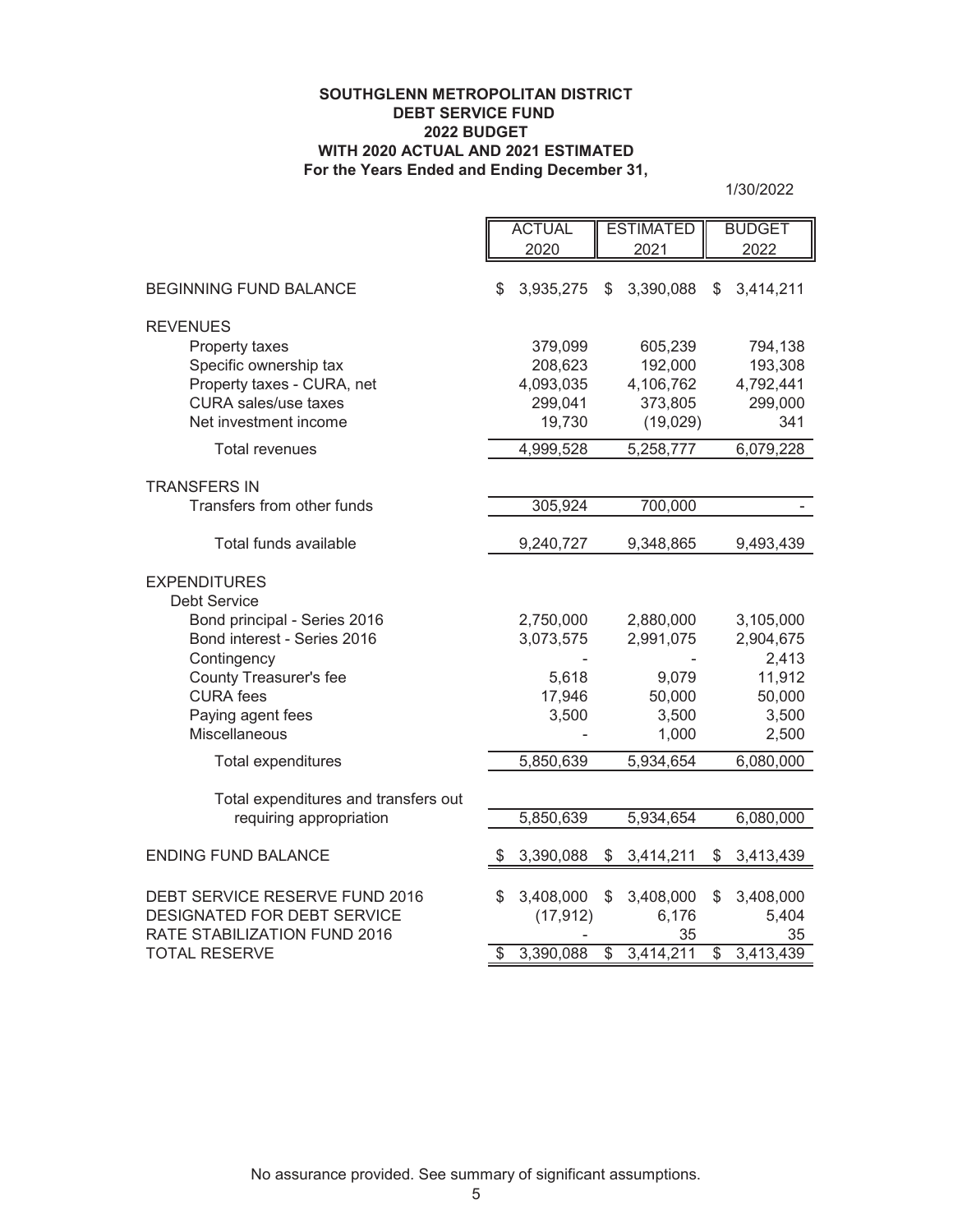## **Services Provided**

Southglenn Metropolitan District (District), a quasi-municipal corporation and political subdivision of the State of Colorado was organized by order and decree of the District Court of Arapahoe County on November 23, 2005, and is governed pursuant to provisions of the Colorado Special District Act (Title 32, Article 1, Colorado Revised Statutes). The District operates under a Service Plan approved by the City of Centennial on September 19, 2005. The District's service area is located entirely within the City of Centennial, Arapahoe County, Colorado. The District was established to provide financing for the design, acquisition, installation and construction of water, streets, traffic and safety controls, parks and recreation, sewer and drainage facilities, mosquito control, public transportation systems, television relay, security services and operation and maintenance of the District.

District voters approved authorization to increase property tax up to \$1,000,000, annually, as necessary, to pay for the operations and maintenance expenditures of the District. Debt authorization was approved in the amount of \$670,500,000 for the above listed facilities, \$85,000,000 for refunding debt. The voters also authorized debt of \$5,000,000 for the cost of operating and maintaining the District's systems and \$85,000,000 for construction management. Additionally, amounts were authorized for an intergovernmental contract of \$85,000,000, reimbursement agreement of \$85,000,000 and mortgages of \$85,000,000. The election also provided for intergovernmental agreements as multifiscal year obligations and allows the District to retain all revenues without regard to the limitations contained in Article X, Section 20 of the Colorado constitution or any other law. However, within the service plan for the District, the total debt that the District is permitted to issue shall not exceed \$85,000,000 from the imposition of mill levy, fees, and revenues.

On November 8, 2016, a Notice of Election to Increase Taxes/To Increase Debt/On a Referred Measure was approved by the registered voters.

Shall Southglenn Metropolitan District taxes be increased \$2,500,000 annually (such tax increase to be authorized notwithstanding any provision of Article X, Section 20 of the Colorado Constitution, including any future amendments to Article X, Section 20 of the Colorado Constitution imposing property tax cuts) or such lesser amount as necessary to pay the District's administration, covenant enforcement, design review, operations, maintenance, and other similar expenses by the imposition of ad valorem property taxes levied in any year, without limitation as to rate or amount or any other condition, to pay such expenses and shall the revenue from such taxes and any investment income thereon be collected, retained and spent by the District in fiscal year 2016 and in each fiscal year thereafter as a voter-approved revenue change without regard to any spending, revenue-raising, or other limitation contained within Article X, Section 20 of the Colorado Constitution, the limits imposed on increases in taxation by Section 29-1-301, C.R.S., in any year, or any other law which purports to limit the District's revenues or Expenditures as it currently exists or as it may be amended in the future, all without limiting in any year the amount of other revenues that may be collected, retained and spent by the District?

The District has no employees and all administrative functions are contractual.

The District prepares its budget on the modified accrual basis of accounting in accordance with the requirements of Colorado Revised Statutes C.R.S. 29-1-105 using its best estimates as of the date of the budget hearing. These estimates are based on expected conditions and its expected course of actions. The assumptions disclosed herein are those that the District believes are significant to the budget. There will usually be differences between the budget and actual results, because events and circumstances frequently do not occur as expected, and those differences may be material.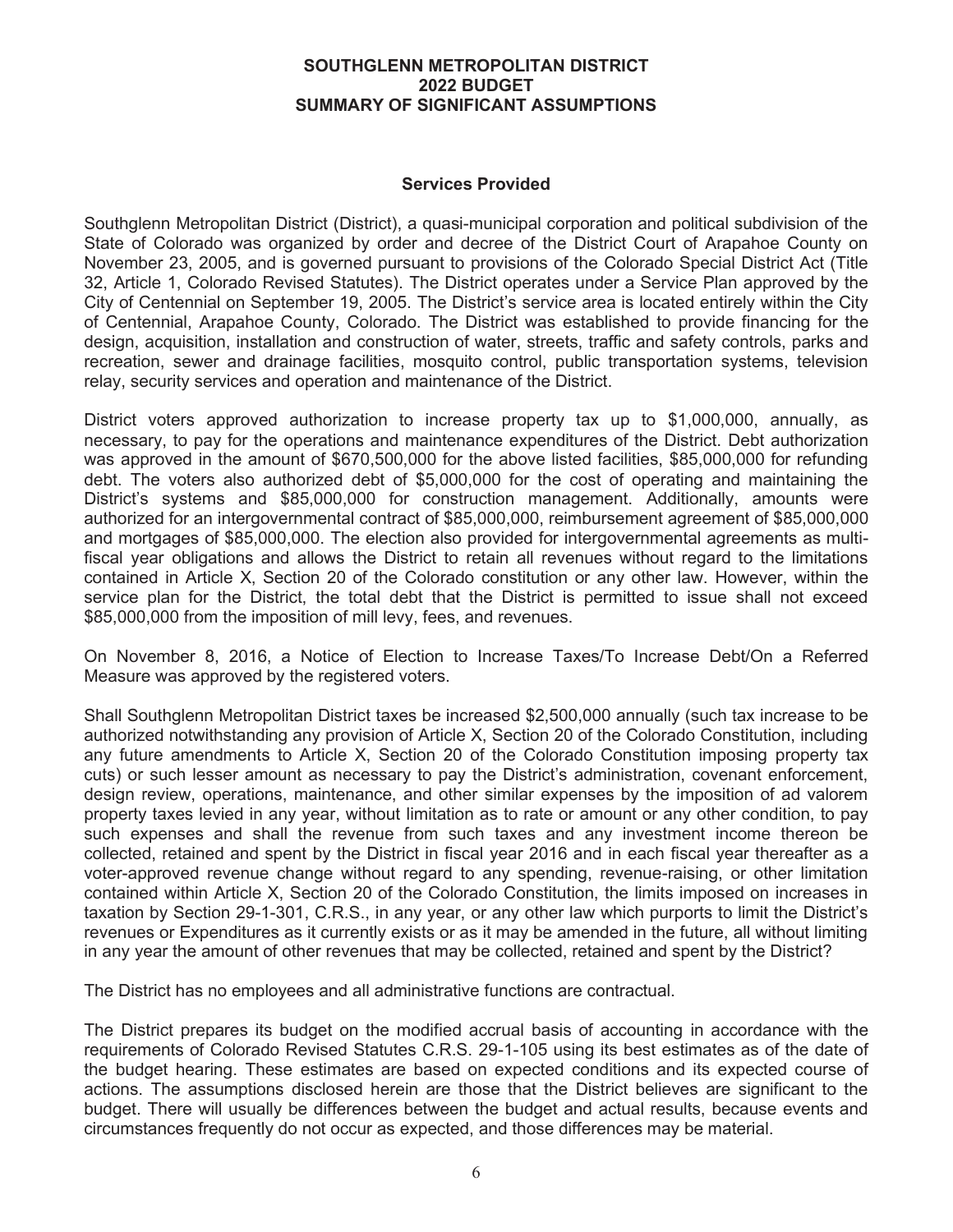### **Revenues**

## **Property Taxes**

Property taxes are levied by the District's Board of Directors. The levy is based on assessed valuations determined by the County Assessor generally as of January 1 of each year. The levy is normally set by December 15 by certification to the County Commissioners to put the tax lien on the individual properties as of January 1 of the following year. The County Treasurer collects the determined taxes during the ensuing calendar year. The taxes are payable by April or, if in equal installments, at the taxpayer's election, in February and June. Delinquent taxpayers are notified in August and generally sales of the tax liens on delinquent properties are held in November or December. The County Treasurer remits the taxes collected monthly to the District.

The method of calculating assessed valuation of residential assessment rates in the State of Colorado changed to 7.15% for 2020 property tax collections. Accordingly, the debt service mill levy cap has been adjusted to 50.454 mills.

The calculation of the taxes levied is displayed on the Property Tax Summary page of the Budget using the adopted mill levy imposed by the District.

### **Specific Ownership Taxes**

Specific ownership taxes are set by the State and collected by the County Treasurer, primarily on vehicle licensing within the County as a whole. The specific ownership taxes are allocated by the County Treasurer to all taxing entities within the County. Pursuant to the Series 2016 Special Revenue Refunding Bonds, specific ownership taxes are pledged to the payment of the principal and interest on the bonds. Therefore, all specific ownership taxes are reported in the Debt Service Fund. On the first day of each bond year, the specific ownership taxes collected by the District in the immediately preceding bond year not utilized for payment of the Bonds shall be available to the District for any lawful purpose. The budget assumes that the District's share will be equal to approximately 7% of the property taxes collected.

#### **Investment Income**

Interest earned on the District's available funds has been estimated based on an average interest rate of approximately 0.25%.

#### **Maintenance Advances**

On October 25, 2011, the District entered into an Operations and Maintenance Agreement with Southglenn Property Holdings, LLC (the Manager) to provide services related to maintenance, repair, restoration (and replacement of), and insurance and indemnities in connection with the Commons Area in the shopping center commonly known as "The Streets at Southglenn". The District agreed to reimburse the Manager for all expenses incurred in connection with the provision of services, provided that anticipated costs are approved by the District in the annual budget. Any unpaid maintenance advances shall continue to accrue, at 6% simple interest, and may be paid to the Manager in future years as funds become available. Furthermore, the District agreed to repay the Manager the principal first, then interest.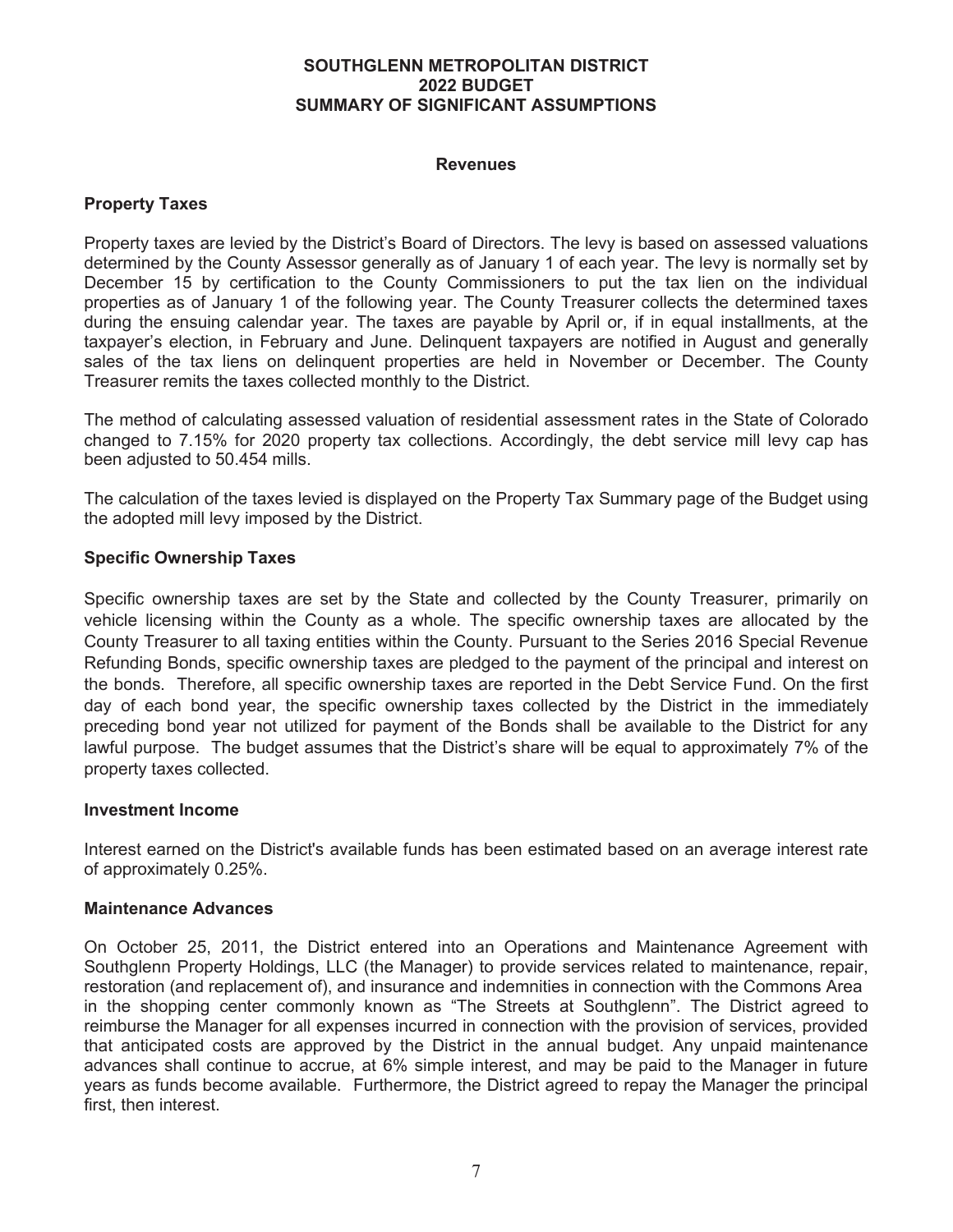#### **Revenues** - (continued)

On December 22, 2017, a Letter of Assignment was executed by Southglenn Property Holdings, LLC directing all future payments to Alberta Shopping Center Management, LLC.

## **Centennial Urban Renewal Authority (CURA) Agreement – Property & Sales Taxes**

Based on a sales tax sharing agreement between CURA and the District, CURA will remit to the District 76% of the 2.5% Sales Tax Increment received above the \$1,937,569 tax base. CURA has also pledged 100% of the Debt Service property taxes collected within the District and Debt Service related property taxes collected within the CURA boundary to the District for payment of the bonds. The payments will flow from CURA to the District until the District has paid off its outstanding bonds or 25 years, whichever occurs first.

### **Expenditures**

#### **Administrative and Operating Expenditures**

Administrative and operating expenditures have been provided based on estimates of the District's Board of Directors and consultants and include the services necessary to maintain the District's administrative viability such as legal, accounting, insurance and other administrative expenses. Additionally, included in this amount are costs related to landscaping, snow removal, utilities, etc., paid for by the developer and reimbursed pursuant to a management agreement by the District.

#### **Debt Service**

Principal and interest payments are provided based on the debt amortization schedule from the Special Revenue Refunding Bonds, Series 2016 (discussed under Debt and Leases). The District's current debt service schedule is attached.

#### **Repayment of Developer Advances**

On May 22, 2009, the District entered into a Reimbursement Agreement to repay advances made by AW Southglenn, LLC (the Developer) for costs related to the provision of public infrastructure in the nature of capital costs. The District agreed to repay the Developer for such advances plus accrued interest at a rate of 7% simple interest per annum for all advances. Furthermore, the District agreed to repay the Developer principal first, and the then interest. The District is to reimburse the Developer at such time that the District has the funds available from any legally available monies.

On December 22, 2017, a Letter of Assignment was executed by AW Southglenn, LLC directing all future payments to Alberta Shopping Center Management, LLC.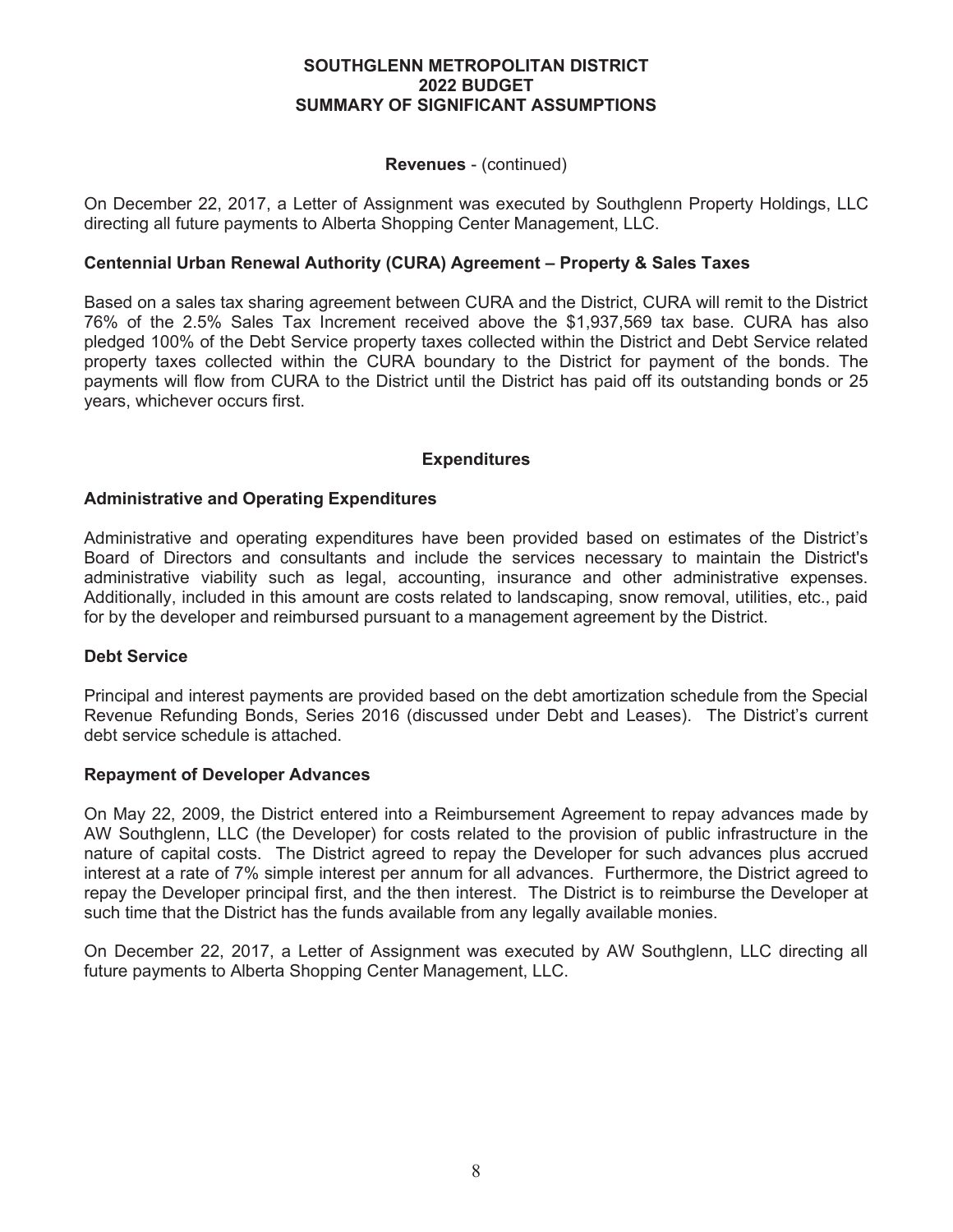### **Repayment of Developer Advances –** (continued)

|                              |                    | Southglenn Metropolitan District      |               |                    |
|------------------------------|--------------------|---------------------------------------|---------------|--------------------|
|                              |                    | <b>Schedule of Developer Advances</b> |               |                    |
|                              |                    |                                       |               |                    |
|                              | <b>Balance at</b>  |                                       |               | <b>Balance at</b>  |
|                              | December 31, 2020  | Additions*                            | Payments*     | December 31, 2021* |
| Developer advance payable    | \$<br>2.559.799    | \$<br>621.000                         | \$<br>100.000 | \$<br>3,080,799    |
| Accrued interest on advances | 3.885.540          | 175.654                               |               | 4.061.194          |
|                              | \$<br>6.445.339    | \$<br>796.654                         | \$<br>100,000 | \$<br>7,141,993    |
|                              |                    |                                       |               |                    |
|                              | <b>Balance at</b>  |                                       |               | <b>Balance at</b>  |
|                              | December 31, 2020* | Additions*                            | Payments*     | December 31, 2021* |
| Developer advance payable    | \$<br>3,080,799    | \$<br>621.000                         | \$<br>550.000 | \$<br>3,151,799    |
| Accrued interest on advances | 4,061,194          | 204,292                               | -             | 4,265,486          |
|                              | \$<br>7.141.993    | \$<br>825.292                         | \$<br>550.000 | \$<br>7,417,285    |
|                              |                    |                                       |               |                    |

#### **Debt and Leases**

#### **2016 Special Revenue Refunding Bonds**

On September 22, 2016 the District issued Special Revenue Refunding Bonds in the amount of \$76,170,000 for the purpose of (i) paying the costs of refunding the outstanding Subordinate Convertible Capital Appreciation Special Revenue Bonds, Series 2008; (ii) paying the costs of refunding the outstanding Tax Supported Revenue Refunding Loan 2014; (iii) repaying developer capital advances; (iv) funding the Reserve Fund; and, (v) paying the costs in connection with the issuance of the Bonds. The Bonds have interest rates ranging from 3.00-5.00% payable semi-annually on each June 1 and December 1, beginning on December 1, 2016. Annual mandatory sinking fund principal payments are due on December 1, beginning on December 1, 2017. The Bonds mature on December 1, 2046, and are subject to optional redemption on December 1, 2021, and on any date thereafter, upon payment of par and accrued interest, at the following price.

| <b>Redemption Date</b>                     | <b>Redemption Premium</b> |
|--------------------------------------------|---------------------------|
| December 1, 2021 through November 30, 2022 | 103%                      |
| December 1, 2022 through November 30, 2023 | $102\%$                   |
| December 1, 2023 through November 30, 2024 | 101%                      |
| December 1, 2024 and thereafter            | $100\%$                   |

The Bonds are also subject to extraordinary mandatory redemption on December 1 in each year, commencing December 1, 2017, solely from and to the extent of moneys on deposit in the Redemption Account of the Bond Fund on October 15 in each such year. The Mill Levy Stabilization Fund shall terminate on November 22, 2030.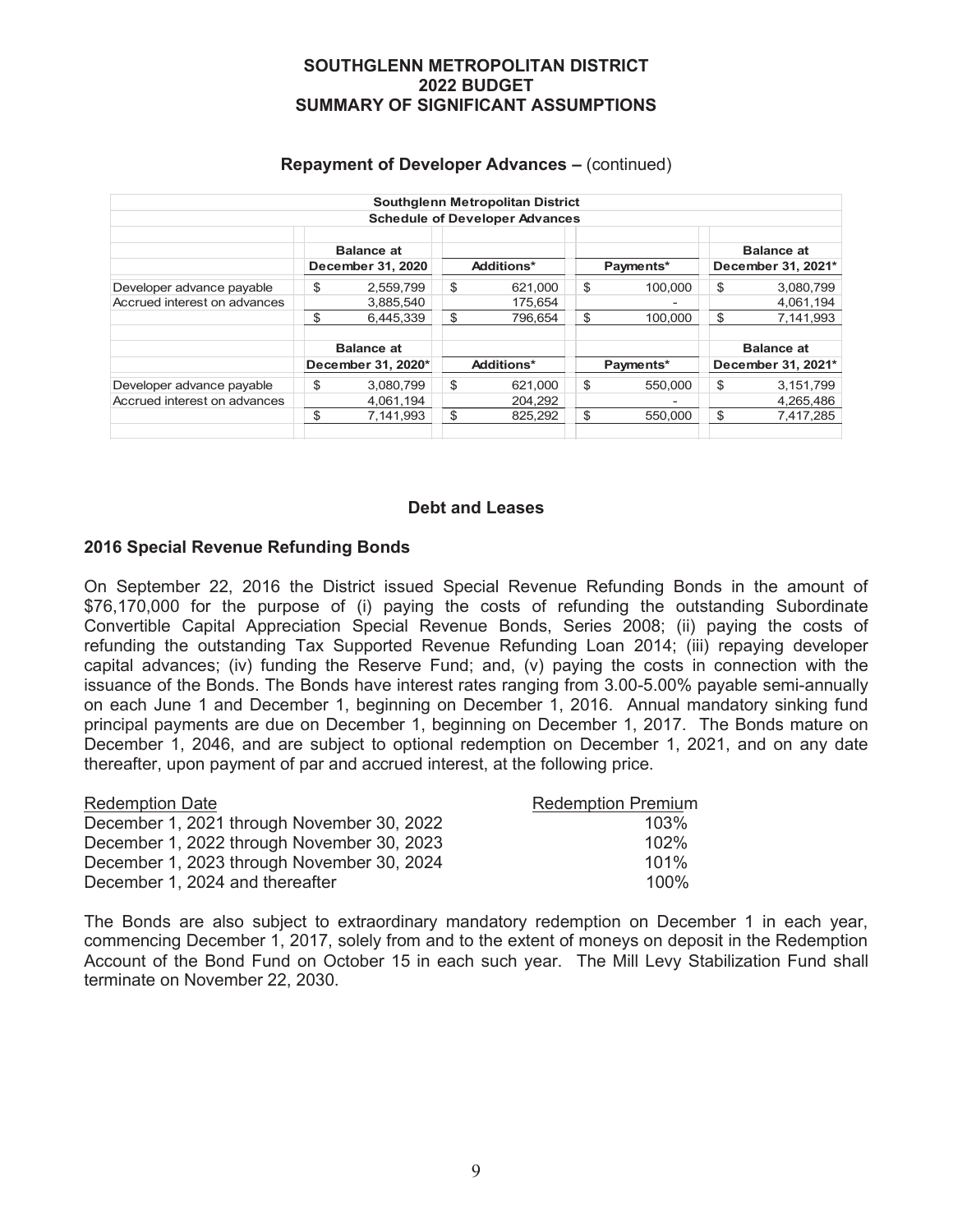## **Debt and Leases** - (continued)

The Bonds are secured by and payable solely from and to the extent of the Pledged Revenue, which is defined as follows:

- (a) *during* the PFA Term:
	- i. the Net Pledged Property Tax Revenues;
	- ii. the Net Pledged Sales Tax Revenues; and

iii. all amounts allocable to the Property Tax Base derived from imposition of the Required Mill Levy, less costs of collection;

- (b) *after* the PFA Term:
	- i. all amounts derived from imposition of the Required Mill Levy, less costs of collection; and
- (c) *both during and after* the PFA Term:
	- i. Specific Ownership Taxes; and

ii. any other legally available moneys of the District that, in its sole discretion, the District transfer (or causes to be transferred) to the Trustee for application as Pledged Revenue.

Pledged Revenue shall be applied to the following funds and in the following order:

- FIRST: Interest Account of the Bond Fund;
- SECOND: Principal Account of the Bond Fund;
- THIRD: Reserve Fund, the amount necessary, if any, to replenish the amount therein to the Reserve Requirement;
- FOURTH: *During the PFA Term*: Mill levy Stabilization Fund, the amount, if any, to cause the amount therein to equal a minimum amount of \$300,000, until its termination of November 22, 2030;
- FIFTH: *During the PFA Term*: Redemption Account of the Bond Fund;
- SIXTH: *After the PFA Term:* Any fund or account as may be established for the payment of Subordinate Bonds; and
- SEVENTH: *After the PFA Term*: Any fund or account as may be designated by the District.

The Bonds are further secured by the Reserve Fund, which will initially be funded with proceeds of the Bonds in the amount of \$3,408,000.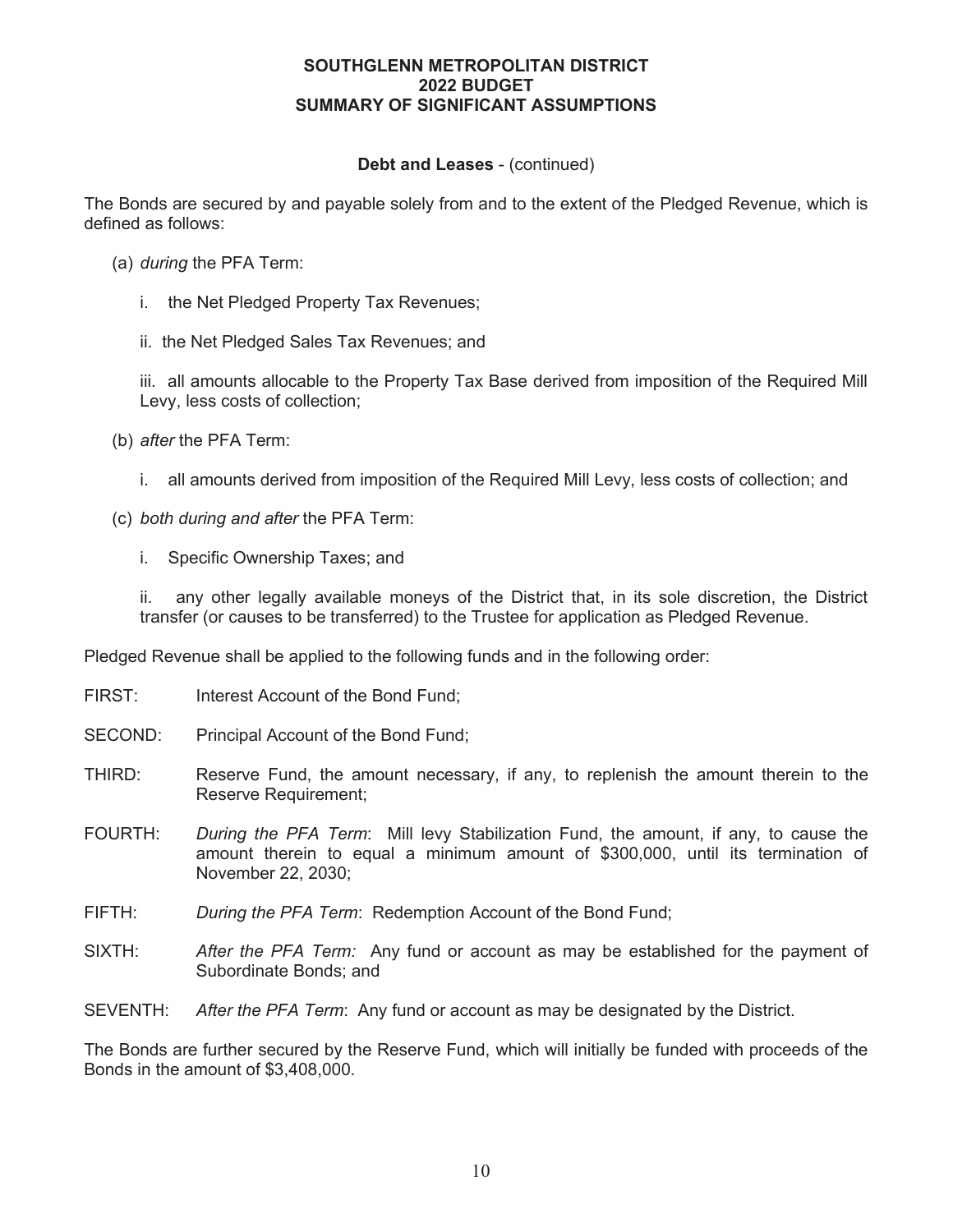## **Reserve Funds**

## **General Reserve**

The District has established a general reserve in the General Fund of \$400,000.

## **Debt Service Reserve**

The Debt Service Reserve Requirement on the 2016 Bonds is \$3,408,000 and was fully funded at closing.

## **Emergency Reserve**

The District has provided for an Emergency Reserve equal to at least 3% of the fiscal year spending as defined under TABOR.

## **This information is an integral part of the forecasted budget**.